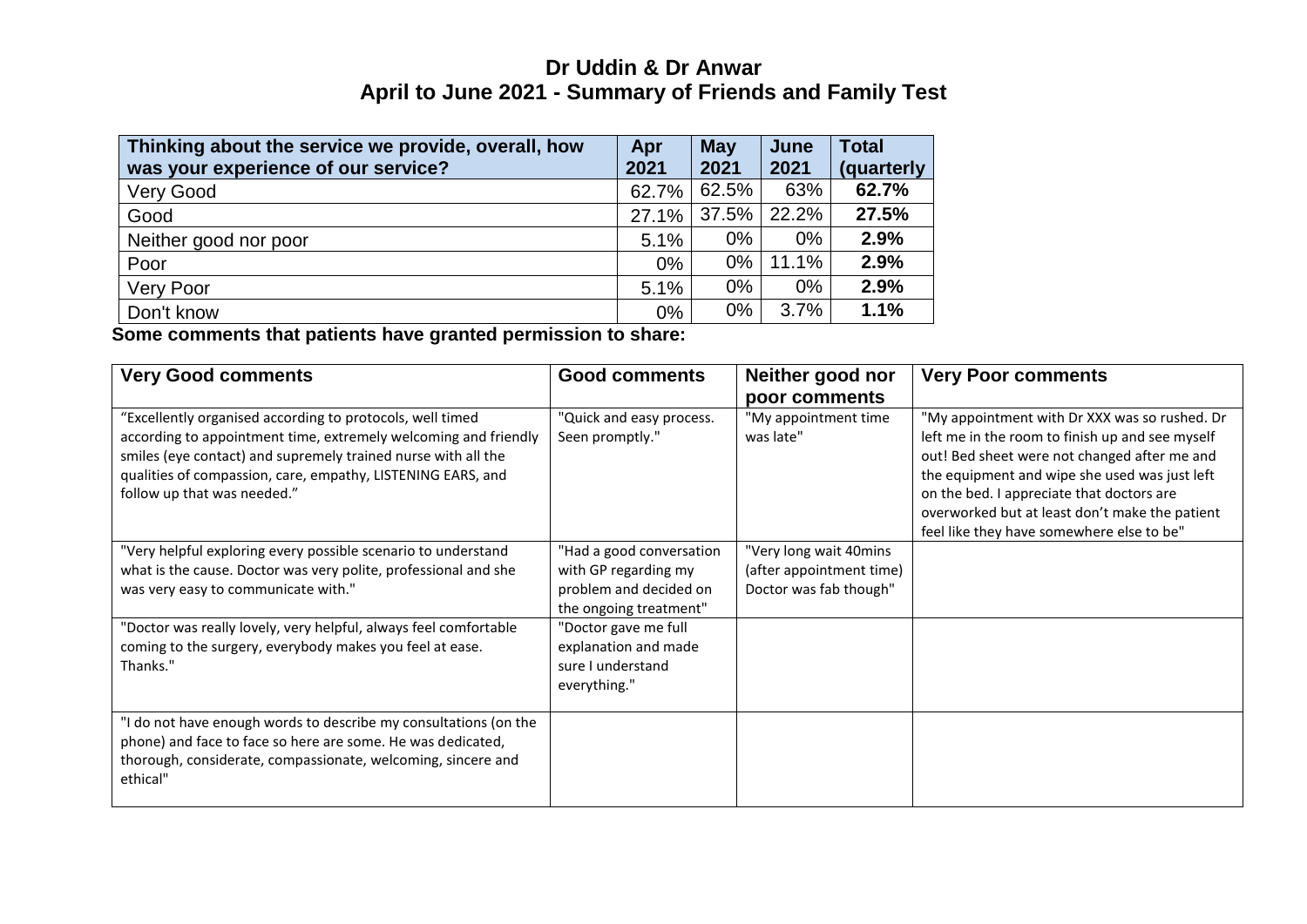# **Dr Uddin & Dr Anwar April to June 2021 - Summary of Friends and Family Test**

| "Staff were friendly and helpful and I was in out in 20 minutes"    |  |  |
|---------------------------------------------------------------------|--|--|
| "My GP was very caring, informative and listened to me regarding    |  |  |
| my recent bereavement issues."                                      |  |  |
| "Friendly and truly professional"                                   |  |  |
| "No queue. Seen on time. Very efficient"                            |  |  |
| "Processed quickly without undue delay In waiting room."            |  |  |
| "Was made to feel very comfortable and relaxed in a warm            |  |  |
| friendly atmosphere."                                               |  |  |
| "Lovely nurse, definitely good at making you feel at ease."         |  |  |
| "Really helpful staff on the phone every time"                      |  |  |
| "Warmest of welcomes at the reception. Appointments Very well       |  |  |
| timed to ensure govt. guidelines (covid). My appointment was met    |  |  |
| up in reasonable time. Warm welcome by nurse. Quickly and           |  |  |
| efficiently dealt with. Felt better already!!"                      |  |  |
| "I was seen on time, all staff were polite. The doctor was very     |  |  |
| thorough and helpful"                                               |  |  |
| "My GP is always professional, polite & efficient. The reception    |  |  |
| staff are always friendly & helpful. The phlebotomist was also very |  |  |
| friendly & professional."                                           |  |  |
| "Receptionist and nurse very pleasant and helpful and doctor        |  |  |
| replied to a query I was concerned about very quickly"              |  |  |
| "Due to the pandemic the team at the reception dealt with my        |  |  |
| requests professionally. Their excellent teamwork skills had        |  |  |
| delivered my request to the covid policy and standard ensuring      |  |  |
| that I was notified to collect."                                    |  |  |

### **Please see next page for our practice response>>>**